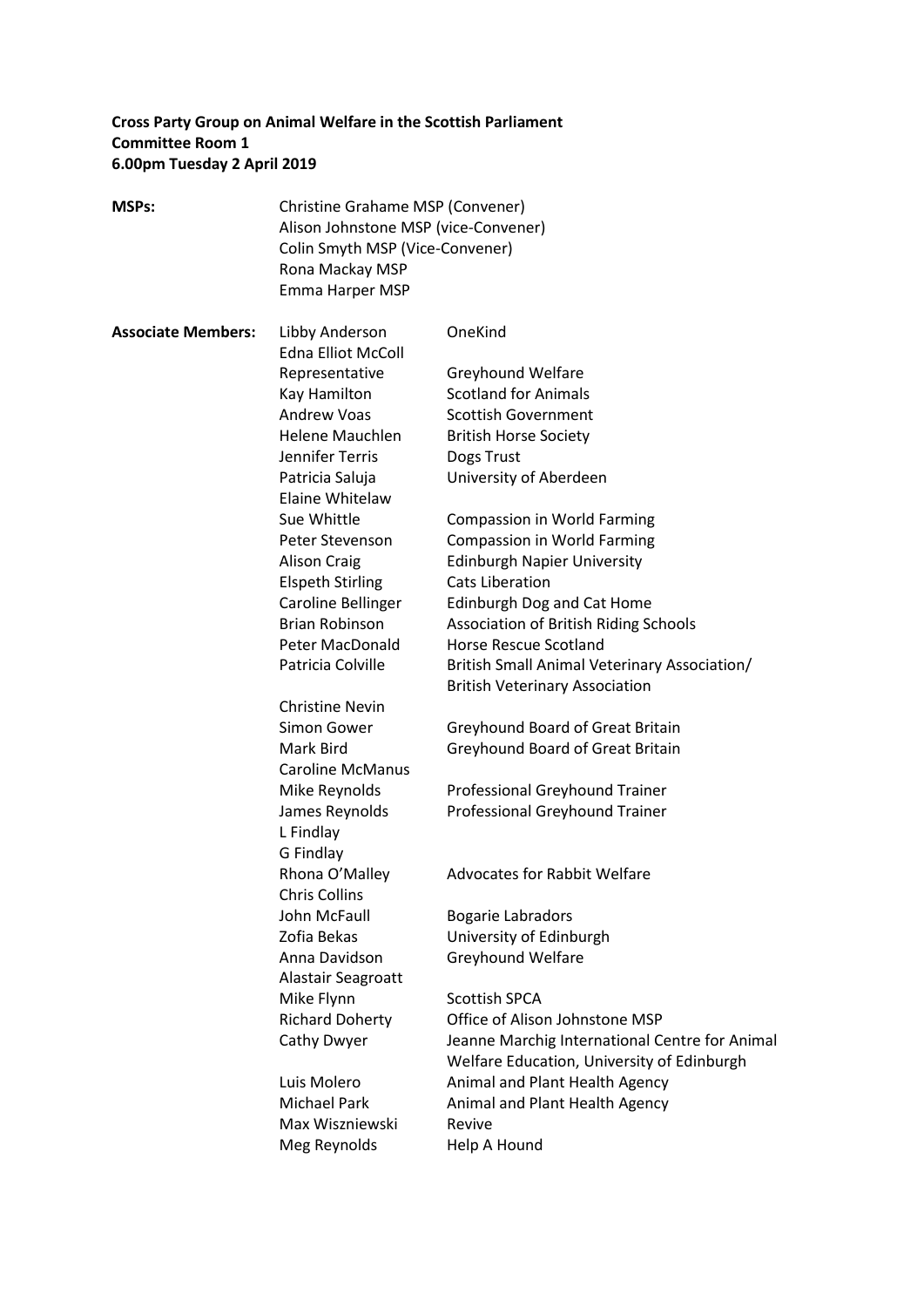### **1. Welcome and introductions**

The Convener (CG) welcomed members and circulated an attendance list.

### **2. Apologies**

No apologies had been intimated.

### **3. Minutes of previous meeting**

Mike Reynolds (MR) requested that his designation on the minutes be amended to "Professional Greyhound Trainer" and that mention be made of the presentation he had given and the British Standards Institute (BSI) standards document to which he had referred. MR also objected to a statement by Mike Flynn (MF) of the Scottish SPCA referring to greyhounds being kennelled for up to 23 hours a day. MF said that he had made the statement and therefore the minutes were accurate on this point.

### **4. Matters arising**

There were no matters arising.

# **5. Presentation – Greyhound Board of Great Britain (GBGB)**

Mark Bird (MB), GBGB Director described the Board's efforts to improve the welfare of greyhounds both during their racing careers and at retirement. He agreed that improvements were required. As part of its Greyhound Commitment, GBGB was now publishing data on track injuries and retirement outcomes on an annual basis – the next figures would appear in June 2019. Measures to improve welfare included new apprenticeship schemes in animal care and the presence of independent vets at licensed tracks. The BSI standards were being augmented by a new code of practice for trainers and kennel hands. Stadium standards and track preparation were being reviewed by the Sports Turf Research Institute. Injuries were thought to occur mainly when dogs were not properly trained or were running with pre-existing "niggles".

MB said that 1,000 dogs were euthanised in 2017 and there were two main reasons for this: economic euthanasia, where the trainer could not afford to treat a condition or injury; and euthanasia of a dog deemed unfit for re-homing. GBGB intended to reduce economic euthanasia rates to 0 in five years. In the absence of insurance for racing dogs, the Board would fund some veterinary treatments. For re-homing, more specialist homes would be sought. Out of its £8 million budget, £1.4 million would go to the Greyhound Trust to support re-homing.

MB said that GBGB was funded by a voluntary levy on bookmakers, in contrast to the British Horse Racing Board, where the levy was statutory. He stressed that if a statutory levy was not available and the Board was unable as a result to meet expectations on welfare, greyhound racing would have to cease.

On doping of dogs, MB said that out of 8,000 tests carried out, 0.5% had been positive for a variety of contaminants. It was thought that intentional doping was a small percentage of this. There had been ten cases at Shawfield Stadium in Glasgow, involving six trainers, who had all been expelled.

#### **6. Discussion – greyhound welfare**

CG acknowledged the funding issue and noted that licensing was a reserved matter.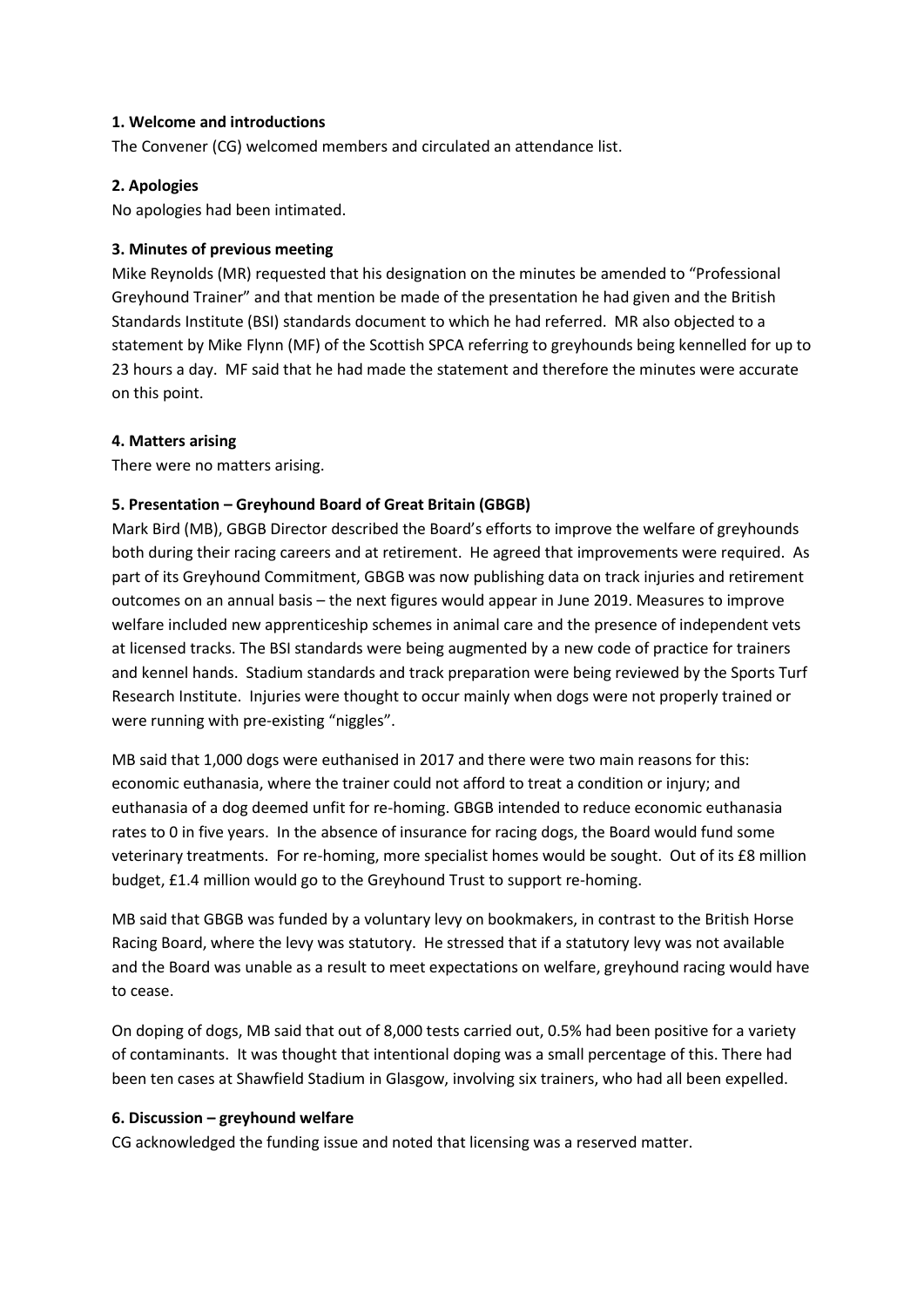Simon Gower (SG), GBGB veterinary director, said that there was a more positive attitude to improving welfare since MB had joined the Board.

Colin Smyth MSP (CS) welcomed the move to publishing euthanasia figures and noted the numbers of dogs put to sleep because they could not be re-homed. He asked how funding difficulties affected the drive to reduce these figures. SG said that previously, dogs would be put to sleep following trackside injuries. Trainers were now being educated about rehabilitation, treatment and rehoming, with funding through the new welfare scheme. MB said that educating only 10% of trainers that dogs were not commodities could achieve a 20% reduction in euthanasia rates. He repeated the need for statutory funding if greyhound racing was to continue.

CG asked about the reasons for the euthanasia of 1,000 dogs in 2017. MB said that 370 were put to sleep due to the cost of treatment or a poor prognosis, while 307 were unsuitable for re-homing.

A Greyhound Welfare representative (GW), who preferred not to give her name, criticised the "green form" used for euthanasia. SG said this was now revised to ensure that the veterinary surgeon had a full discussion with the owner before agreeing to humane destruction. Discussions had also been held with the RCVS about compulsory CPD.

GW asked why it took so long to publish figures. MB said that track figures were ready but the retirement process took longer. They also wished to look into 257 track fatalities and whether vets were making the right checks.

GW pointed out that the form did not mention the Animal Health and Welfare (Scotland) Act 2006 (AHW(S)A) in its list of relevant legislation. SG said this would be rectified.

GW said that there had been eleven, not ten, positive drug tests at Shawfield including one where cocaine had been administered to two dogs, She stated that the trainer had been suspended but was now working elsewhere. MB said there had been a difficulty in proving who had administered the substance to the dogs.

SB said that testing was being improved to differentiate between traces of cocaine due to environmental contamination and the presence of metabolites which would indicated deliberate administration of the substance. Longitudinal tests using hair samples were also under way.

MB agreed that all retired greyhounds should be re-homed and GBGB was liaising with the Greyhound Forum.

Alastair Seagroatt (AG) said that dogs were not being re-homed because trainers had to pay for this. SG said that was the reason for the GBGB bond scheme.

Alison Johnstone MSP (AJ) welcomed the commitment shown by the GBGB but noted also the level of expertise and passion in the room. The sport was surviving at the expense of the dogs and there should be more dog-centred policies. Euphemisms about the killing of dogs should be avoided. She asked how the CPGAW could be kept up to date with developments. MB and SG said they would be happy to attend a future meeting.

GW returned to the topic of re-homing costs and asked whether it was true that it cost £900 to rehome a dog through the Greyhound Trust. She stated that two members of the Trust were trainers.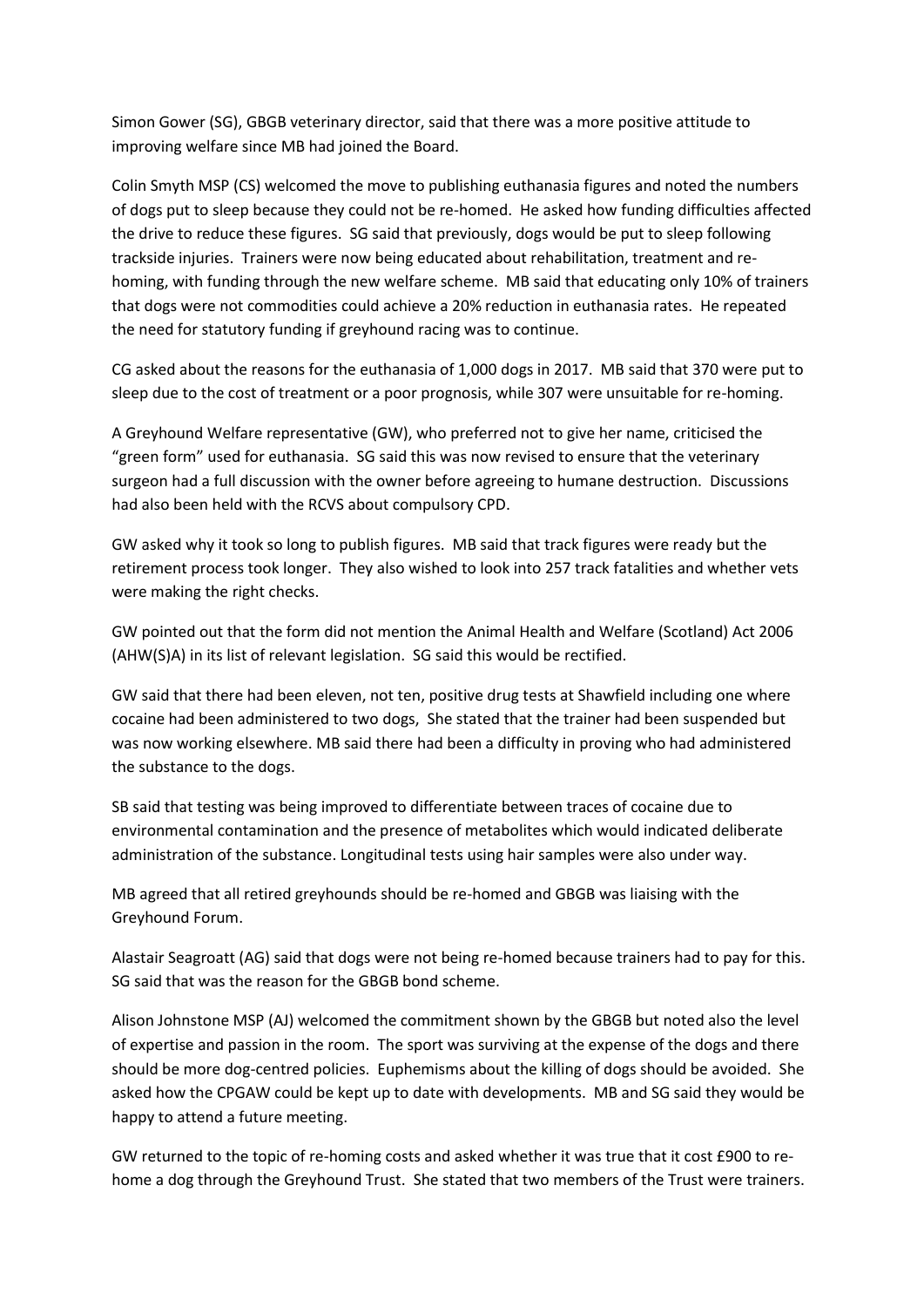She showed a photograph of a dog that had been re-homed after five months with the Trust and said it was 10kg underweight. MB asked her for further information and he would take it up with the Trust.

There was consensus on both sides of the debate of the need for a statutory levy to ensure welfare.

# **7. Presentation – egg production in Scotland**

Christine Nevin (CN) gave a presentation on the welfare of laying hens. In 2018, there were 6.8 million laying hens in Scotland, of which 48% were in free range systems and 45% enriched cages. Most of these hens (6.7 million) were concentrated in 144 holdings and 3 million of these were in cages.

Enriched cages had replaced conventional battery cages following the EU ban on the latter in 2012. They offered slightly more space (600 $cm<sup>2</sup>$  per hen), a nest area, perch and scratch mat. Birds were still unable to carry out natural behaviours such as foraging, dust-bathing, stretching their wings or shaking their bodies. This was detrimental to their welfare and led to abnormal behaviours such as injurious feather-pecking.

She described ex-laying hens she had seen from cage systems in Fife and Dumfries and Galloway – they had 50% feather loss due to pecking, and sore, red flesh.

CN listed the legislation and assurance schemes applicable to laying hens which, in theory, should provide a strong framework for their protection. In practice, she had been shocked at the condition of hens, including some from free range systems. As a member of the public, she had been unable to find information about inspection reports, animal welfare concerns and enforcement actions.

Even compliance with legislation would not address the birds' behavioural problems. The Farm Animal Welfare Committee (FAWC) had referred to "the extremely severe challenges to welfare" posed by cage systems. Legislation and codes underestimated the detriment they caused to laying hen welfare and CN doubted whether they could comply with the duty to promote welfare provided at s.24 of the AHW(S)A. Some countries including Luxembourg, Austria and Germany had banned cages or were phasing them out.

Some major retailers had committed to phasing out eggs from caged hens voluntarily by 2025, but only one major producer had committed to going cage-free. CN felt that a Scottish Government commitment to phase out these systems would give producers certainty and that would encourage them to invest in alternative systems. Fundamental change was required and there were opportunities such as the Good Food Nation measures, although currently these did not recognise animal welfare. In summary, CN described cage systems as not fit for the  $21<sup>st</sup>$  century.

# **8. Discussion – egg production in Scotland**

CG noted that she had visited a major egg producer and seen cages for herself. She was also aware that some systems were free range in name only, as the hens had difficulty accessing the pop holes.

AV said that he had obtained the latest figures and these were encouraging, showing a reduction in the number of caged hens from 3 million to 2 million in Scotland, with almost 60% of production now free range. CN said that was positive but 2 million was still a large number of hens suffering in cages.